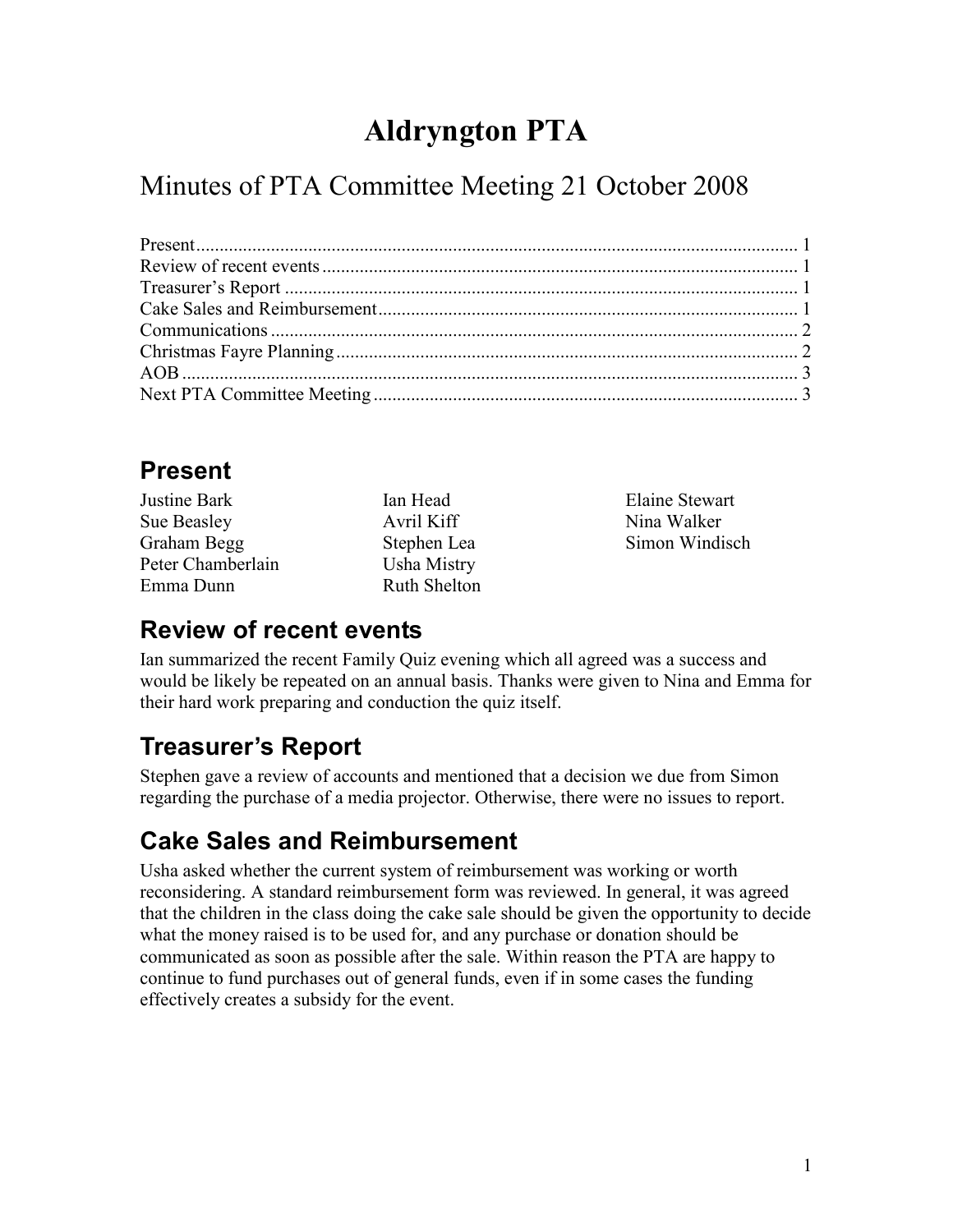### Communications

Graham suggested that to improve the efficient running of PTA events, especially by volunteer event coordinators from outside the PTA committee, it would be useful to document the roles of each committee member and produce a checklist for each of the major PTA events such as Quiz Night, Bingo, Christmas Fayre, etc, to include reminders for issues such as food pricing, ensuring gaming and alcohol licenses are in place, etc. It was also suggested that this information be accessible online via the PTA website. It was generally agreed that this would be a good idea to pursue; Graham will produce a set of skeleton documents for review.

### Christmas Fayre Planning

A santa has been booked, but do we still need to find an organizer for wrap-a-present (Jane Edmunds? – Avril will ask)

Many ideas were suggested for the Christmas Fayre. In the general discussion it was agreed that this year…

- Food stalls will be set up in the main hall, pricing to be realistic
- Mulled wine will be sold at a suitable point near the main entrance to the fayre
- There will be at least one chocolate fountain, chocolate donations to be requested via non-uniform day.
- Alison T will run a craft area as per last year
- There will be a Christmas Draw with cash prizes as per last year Graham to find out if lottery license is required before tickets are printed. 4000 tickets required.
- Bottle donations for non-uniform should be requested to be 'quality' items.
- Possible 'pound stall', with items to be Christmas-themed or colour-themed (e.g. gold, red, green, etc). Can be donated or Justine can purchase items.
- No commercial stalls will be permitted
- No bric-a-brac stall

Further planning to be conducted at next PTA meeting